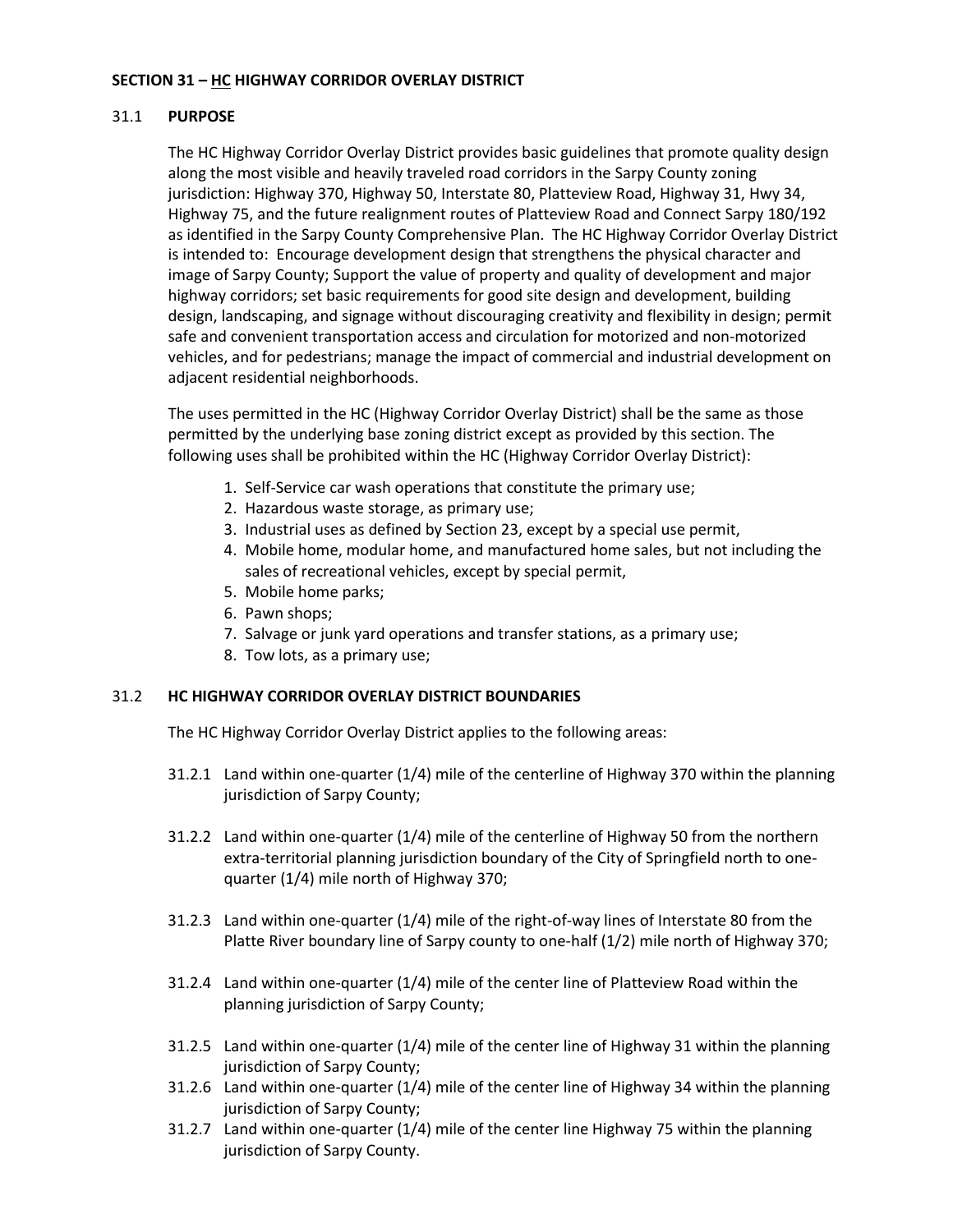31.2.8 Land within one-quarter (1/4) mile of the center line of the proposed Platteview Road realignment as identified in Chapter 5, Transportation, of the Sarpy County Comprehensive Plan;

31.2.9 Land within one-quarter (1/4) mile of the center line of the proposed 180<sup>th</sup>/192<sup>nd</sup> Street realignment as identified in Chapter 5, Transportation, of the Sarpy County Comprehensive Plan.

# 31.3 **PROJECT APPLICATION AND EXCEPTIONS**

The HC Highway Corridor Overlay District, its development guidelines, and other provisions, apply to the following:

Any new development requiring a building permit built on land within the boundaries of the HC Highway Corridor Overlay District after the effective date of this Regulation, except any land that was platted prior to March 9, 2004; provided however, that land within the boundaries of the HC Highway Corridor Overlay District that was zoned other than agricultural prior to March 9, 2004, that was part of a Phased Development shall also be excepted. Replats, lot line adjustments, and lot consolidations of such platted properties shall remain excepted. Phased Developments shall mean property that was, at a minimum, preliminary platted and at least a part of the property within the preliminary plat was final platted.

The requirements of the HC Highway Corridor Overlay District do not apply to any rehabilitation, repair, addition(s) or enlargement(s) of a building in place or under construction on a site as of the effective date of this Regulation, provided that the cumulative gross floor area of any addition(s) does not exceed 50% of the gross floor area of the pre-existing building(s). The requirements of the HC Overlay District do not apply to replacement of building in place or under construction on a site as of the effective date of this regulation necessitated by casualty loss.

# 31.4 **DESIGN GUIDELINES FOR COMMERCIAL AND OFFICE USES**

- 31.4.1 Site Design Guidelines
	- (A) BUILDING LOCATION AND ORIENTATION
		- 1. Facades with principal entrances shall be oriented to the project's primary street or to an active pedestrian or public zone within the site. For multitenant buildings, at least 50% of the entrances shall be oriented to the primary street or pedestrian or public zone. Facades with principal customer entrances may be turned perpendicular to the primary street if they provide a direct pedestrian connection from a public sidewalk to the major customer entrance without interruption by vehicular traffic. The primary street for a development is Highway 370, Highway 50, Interstate 80, Platteview Road, Highway 31, or Highway 75 or a collector street that fronts the development. When the development has two primary streets, the site plan shall determine orientation.
		- 2. Developments at intersections shall identify or emphasize their corners with significant landscaping or similar public feature.
		- 3. A clearly delineated pathway or route should connect all principal building or business entrances to any sidewalks or trails on streets adjacent to the project.

## (B) PEDESTRIAN ACCESS

1.Developments shall provide a continuous walkway connection at least 5 feet in width from the public sidewalk to the customer entrances of all principal buildings on the site. Developments adjacent to multi-use trails shall provide a direct connection from the trail to the development's internal pedestrian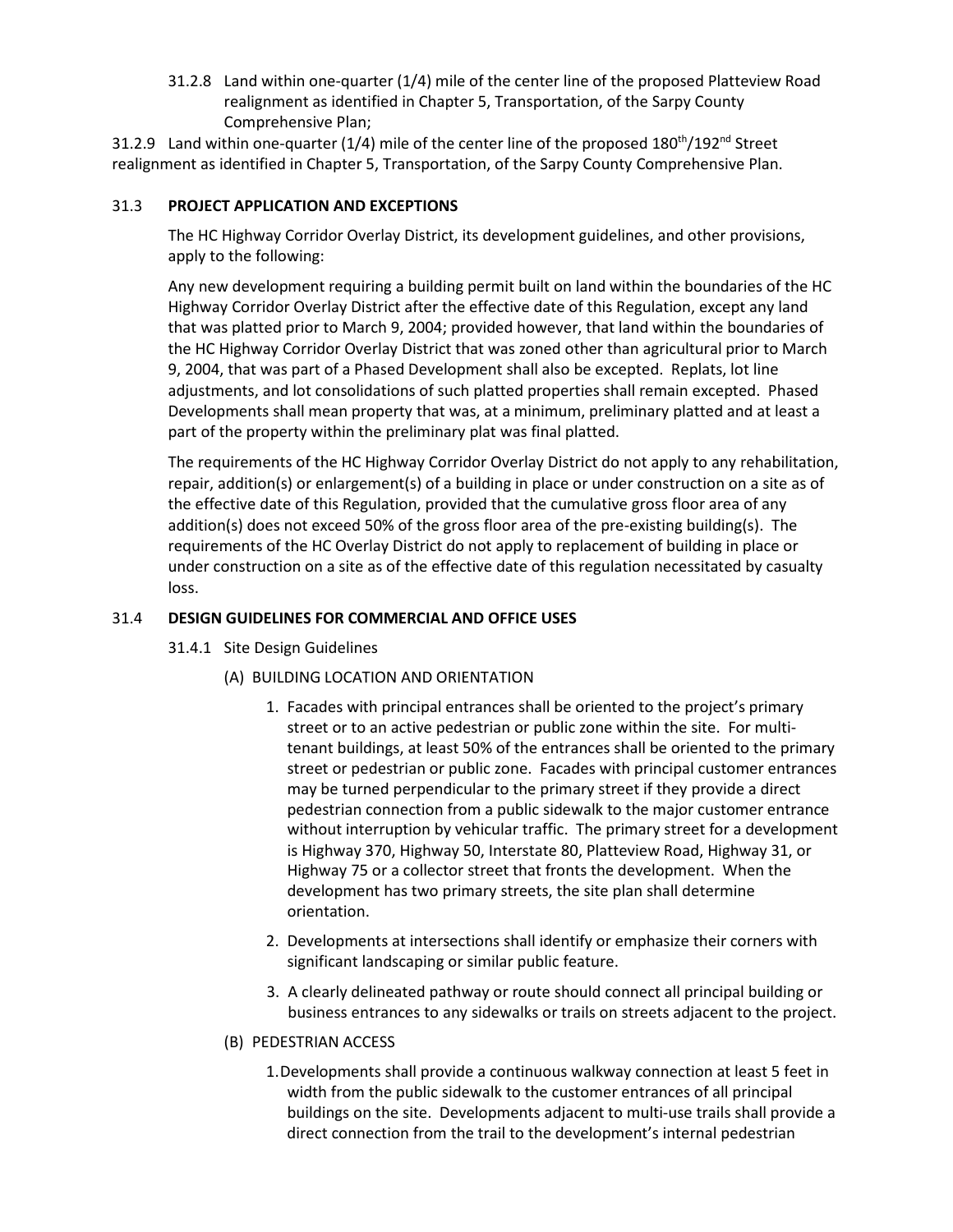circulation system. For trails that are proposed in the county's comprehensive plan, trail master plan, or other adopted county document but are not yet constructed, the development plan shall make provisions for a connection to the trail, and shall be responsible for constructing the connection when the trail becomes available.

- 2. Multi-building developments shall provide clear and safe walkways at least 5 feet in width that connect all buildings on the site. Buildings not intended for routine customer access or intended solely for drive-up services are excluded from this requirement.
- 3. Where the required walkways specified in this section cross drives, parking aisles, or other vehicular ways, the crosswalks shall be distinguished from driving surfaces by the use of durable, low-maintenance surface materials such as concrete or brick pavers; scored, colored concrete; or painted concrete.
- 4. Pedestrian connections to adjacent developments should be provided.
- (C) VEHICULAR ACCESS
	- 1. Developments should make maximum use of internal cross-easements and shared access points when possible.
	- 2. Main driveways and drive aisles shall provide a continuous system that connects to the main site entrance.
	- 3. Commercial developments are encouraged to provide means of access to residential areas that avoid requiring residents to use arterial streets for shortdistance trips. Such connections must be designed to avoid channeling commercial traffic onto residential streets outside of comprehensively planned, mixed use projects.
	- 4. When possible, shared service and delivery access should be provided between adjacent parcels and buildings.

### (D) PARKING

- 1. Parking shall be grouped into parking blocks that are divided by pedestrian paths, landscaping, or buildings.
- 2. A maximum of 400 parking stalls may be located in any one parking block.
- (E) SIGNS
	- 1. Attached signs shall be located above the building entrance, storefront opening, or at other locations that are compatible with the architectural features of the building.
	- 2. All lots abutting the designated highways shall use monument or ground signs, except that commercial uses within 660 feet of the Interstate 80 right-of-way may be permitted one pole sign per premises as regulated by Section 39 of the Sarpy County Zoning Regulation.
	- 3. A landscaped base area shall be provided for monument or ground signs appropriate to the mass and height of the sign. All areas within 5 feet of the base of any sign shall be landscaped. The landscaped area may include trees, shrubs, flowering perennials, ornamental tall grass, fountains, water features, decorative stonework, planters, sculpture, decorative paving, turf grass, loose stone, and mulch.
- (F) SCREENING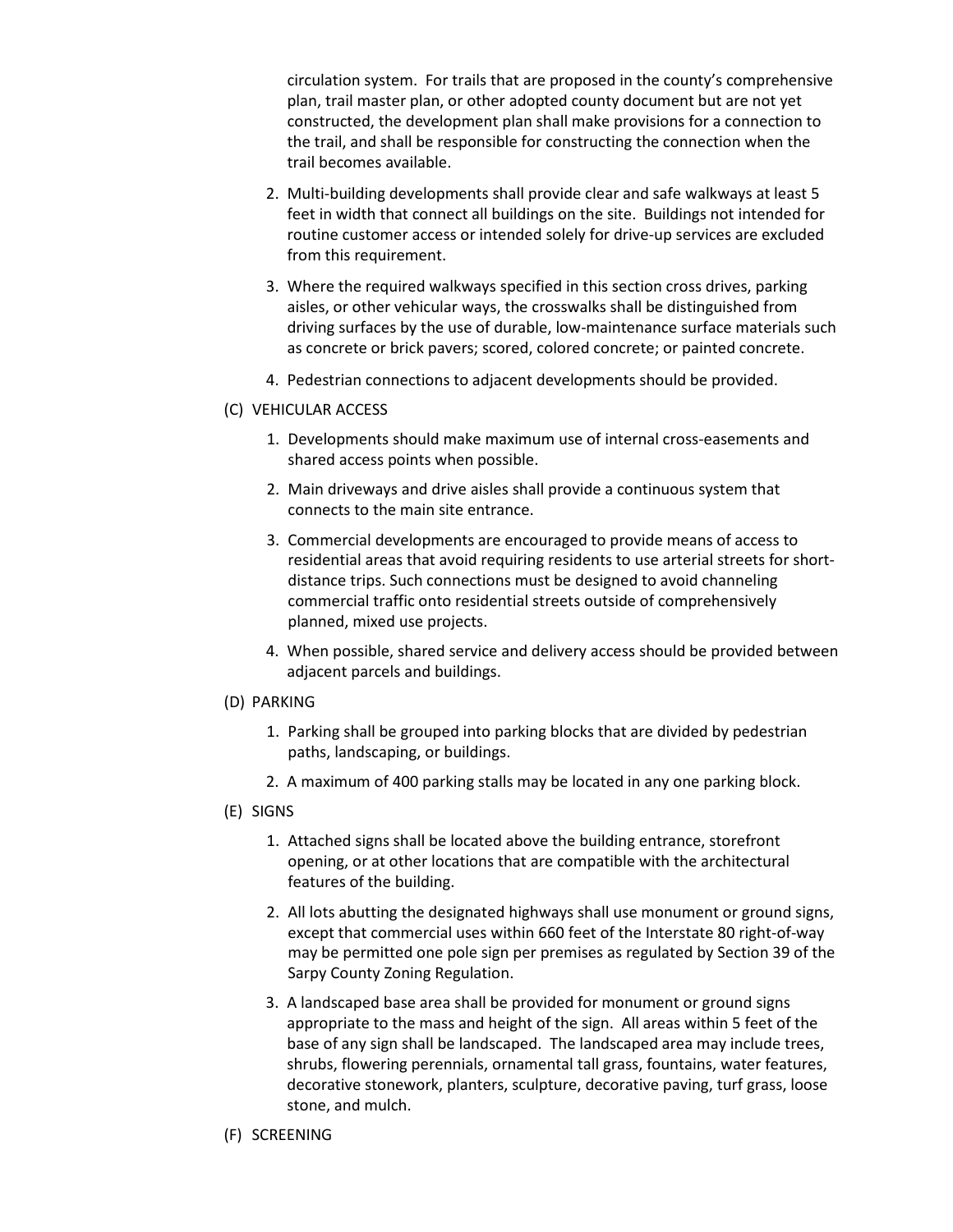1. Developments shall provide year-round screening of outdoor storage, utility meters, HVAC equipment, trash collection and processing. Utility meters, HVAC, and Trash collection and processing shall be screened to its full vertical height. Outdoor storage shall provide 75% of the vertical plane of this feature up to a height of 8 feet. Trash enclosure gates shall furnish a steel frame with decorative steel or wood covering, or another design acceptable to the Planning Director. Chain-link fencing with inlaid wood or metal slats shall not be considered acceptable. Screening shall be integrated into the overall design of buildings and landscaping and fully contain the visual impact of these service functions from adjacent public streets and neighboring properties.

# (G) LIGHTING

- 1. All lighting used to illuminate an off-street parking area, sign or other structure shall be arranged so as to deflect light away from any adjoining residential property through fixture type and location. When lighting is mounted to the underside of canopies, these lights shall be recessed so that the visible light source is no lower than the plane of the underside of the canopy.
- 2. The maximum height of lighting standards shall be 45 feet, unless the County grants a specific exception as part of the application approval process.
- 3. Exterior lighting of buildings shall be limited to low-level incandescent spotlights, floodlights, and similar illuminating devices hooded in such a manner that the direct beam of any light sources will not glare upon adjacent property or public streets. The County may approve exceptions to these requirements for sports and athletic field lighting, flagpole lighting, public street lighting, temporary lighting for seasonal/holiday or special events, and lighting used for public safety.

## 31.5. **ARCHITECTURAL GUIDELINES**

- 31.5.1 Site Design Guidelines
	- (A) MASS AND SCALE FOR BUILDINGS OVER 40,000 SQUARE FEET
		- 1. Variations in the vertical plane of the building shall be incorporated into the mass of the building at significant entrances or along walls that front plazas or other significant pedestrian features. Methods of variation may include towers, pediments, or façade articulations or variations; changes in the horizontal plane; or enhancements in color and materials, consistent with the overall design of the building.
		- 2. Primary building facades shall meet one of the following guidelines:
			- a) Facades greater than 100 feet shall incorporate projections or recesses in the wall plane.
			- b) Facades greater than 100 feet shall display a pattern of color change, texture change, material change, or expression of structural bays with an offset of at least 12 inches from the ruling plane of the facade.
		- 3. The Sarpy County Board of Commissioners may waive these guidelines if the applicant demonstrates an alternative building design that in the Board's opinion provides visual interest and scale to the building. An Architectural Review Committee shall review and provide recommendations concerning application to waive these guidelines. The Architectural Review Committee shall consist of the Planning Director, a Planning Commission Member, an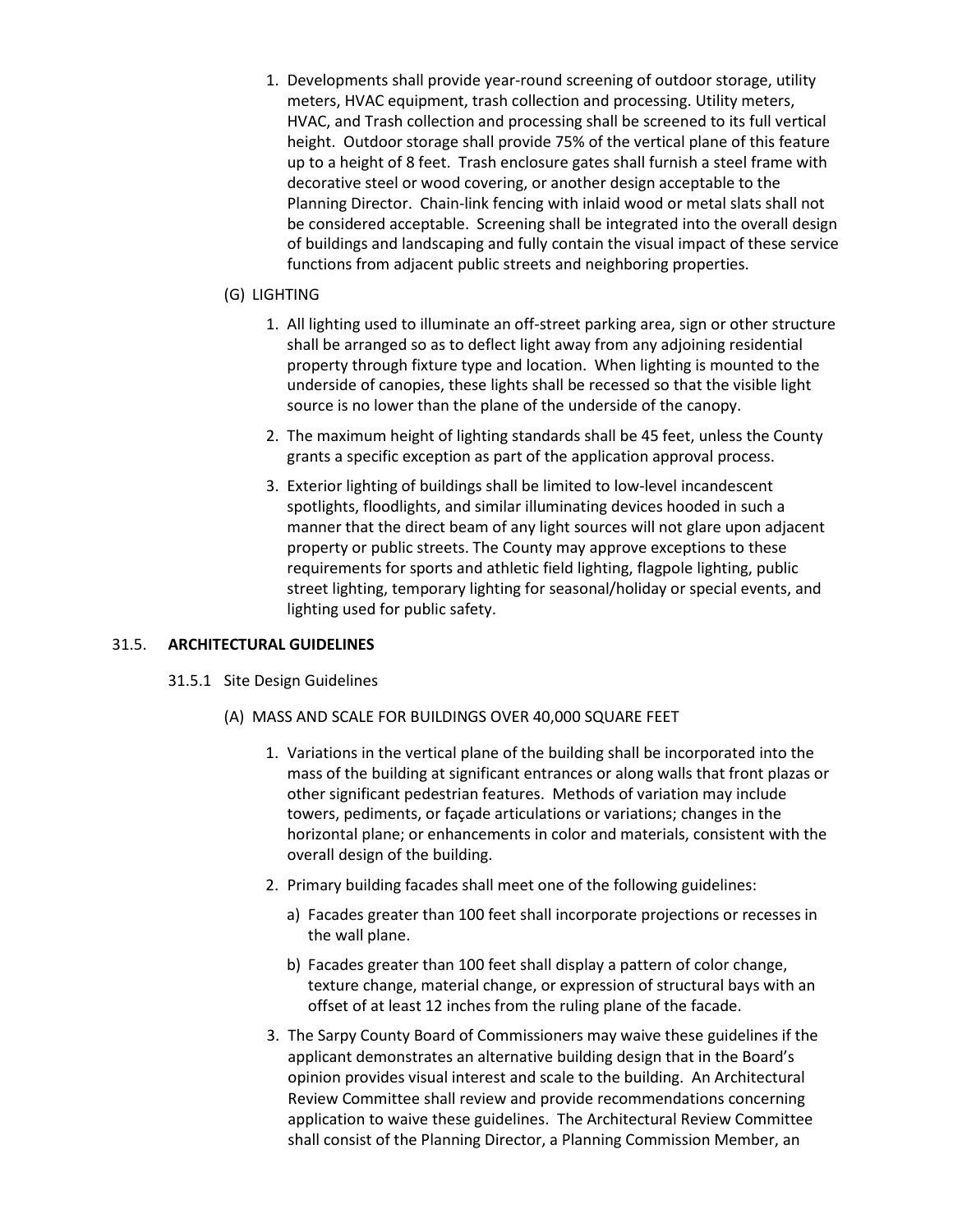architect/engineer, and a commercial real estate developer along with an alternative for each position all to be selected by the Planning Director and appointed by the County Board of Commissioners.

### (B) ARCHITECTURAL ELEMENTS

- 1. Front facades facing a primary street shall have visible, clearly defined customer entrances that include at least three of the following elements: canopies or porticos, overhangs, recesses or projections, arcades, raised cornice parapets over the entrance door, distinctive roof forms, arches, outdoor patios or plazas, display windows, or integral planters.
- 2. Front facades shall utilize variations in color, horizontal planes, materials, patterns, height, or other techniques to provide visual interest and scale to buildings.
- 3. All rear and side facades abutting an arterial or collector shall use a simplified expression of the materials and design used on the front facade.

## (C) BUILDING MATERIALS

- 1. Permitted exterior building materials shall be high quality, durable materials that include, but are not limited to, brick; native or manufactured stone (Renaissance stone or similar masonry materials); integrally colored, burnished, split faced, rock faced, textured, or glazed concrete masonry units; pre-finished architectural metal panel systems; quality metals such as copper; high quality pre-stressed concrete systems; and drainable (water managed) Exterior Insulated Form System (EIFS).
- 2. Materials on all sides of the building shall be compatible with materials on the front façade.
- 3. These guidelines are not intended to inhibit creativity and innovation in building design. The Architectural Review Committee may permit the use of other materials, if the applicant demonstrates that the use of such materials will result in a building that gives a sense of quality and permanence.

### (D) ROOF FORMS

- 1. Buildings with flat or slightly sloped roofs to drain shall incorporate parapets on all facades that face a public street or residential district. Variations in parapet height and articulation of cornice lines may be used to add interest.
- 2. Roof forms shall be designed to express various building functions or features, such as entrances.
- 3. Visible roof materials shall include clay or concrete tile, split shakes, tern metal, architectural grade asphalt shingles, architectural metals, copper, natural or synthetic slate, or similar durable materials.

### 31.6 **DESIGN GUIDELINES FOR INDUSTRIAL USES**

31.6.1 Site Design Guidelines

### (A) BUILDING LOCATION AND ORIENTATION

1. To the maximum degree possible, the arrangement of buildings on a site shall screen operational and loading areas from view abutting highway corridor streets.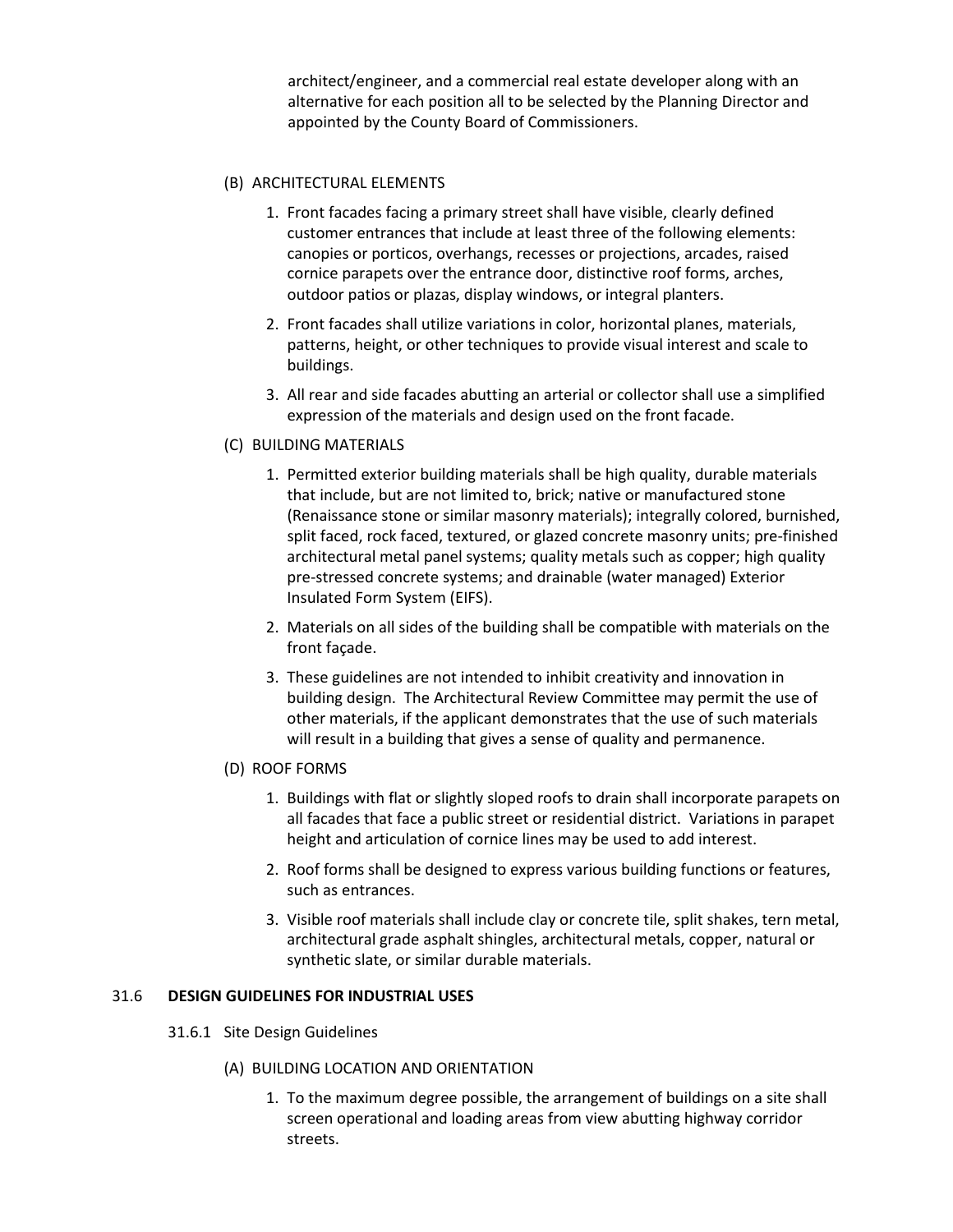- 2. Buildings with customer entrances shall orient such entrances toward the primary access street.
- 3. Accessory structures shall not front a primary access street and shall be oriented away from public streets, open space, or residential areas.
- 4. Buildings shall be arranged and oriented so that loading docks, outdoor storage, trash collection and processing, HVAC equipment, truck parking and servicing areas and other service functions are not visible from Highway 50, Highway 370, or Interstate 80, Platteview Road, Highway 31, and Highway 75 except where surrounding topographic features prevents concealment. Site designs shall maximize the amount of landscaping in street yards along these highways. This standard may be met by building and site orientation, site design, and/or landscaped screening that blocks the view of such areas from the highway corridors. Customer and employee parking areas are permitted in these street yards, subject to other provisions of this regulation.
- (B) VEHICULAR ACCESS
	- 1. To the maximum degree possible, access routes for automobiles and trucks shall be distinguished from one another.
	- 2. Drives and access points shall be directed away from residential areas.
- (C) PARKING
	- 1. Signage and site design shall distinguish employee and visitor parking areas from truck loading and servicing areas when the project is sufficiently large to make such separation functionally necessary.
	- 2. Landscaping shall be used to direct vehicles through the site, distinguish between automobile and truck service areas, manage storm water, and break up the size of large impervious automobile parking areas.
- (D) SIGNS
	- 1. Attached signs shall be integrated into the design of the building elevation.
	- 2. All new industrial development lots abutting the designated highways shall use monument or ground signs, except that industrial development directly adjacent to or within 660 feet of the Interstate 80 right-of-way may be permitted one pole sign per premises as regulated by Section 39 of the Sarpy County Zoning Regulations.
- (E) SCREENING
	- 1. Developments shall provide year-round screening of outdoor storage, utility meters, HVAC equipment, trash collection and processing. Utility meters, HVAC, and Trash collection and processing shall be screened to its full vertical height. Outdoor storage shall provide 75% of the vertical plane of this feature to a height of 8 feet. Trash enclosure gates shall furnish a steel frame with decorative steel or wood covering, or another design acceptable to the Planning Director. Chain-link fencing with inlaid wood or metal slats shall not be considered acceptable. Screening shall be integrated into the overall design of buildings and landscaping and fully contain the visual impact of these service functions from adjacent public streets and neighboring properties.
	- 2. All rooftop mechanical equipment shall be screened. Acceptable methods of screening include parapet walls or a free-standing screen of a material and color consistent with the building. Screens shall be at least the same height as the equipment they conceal.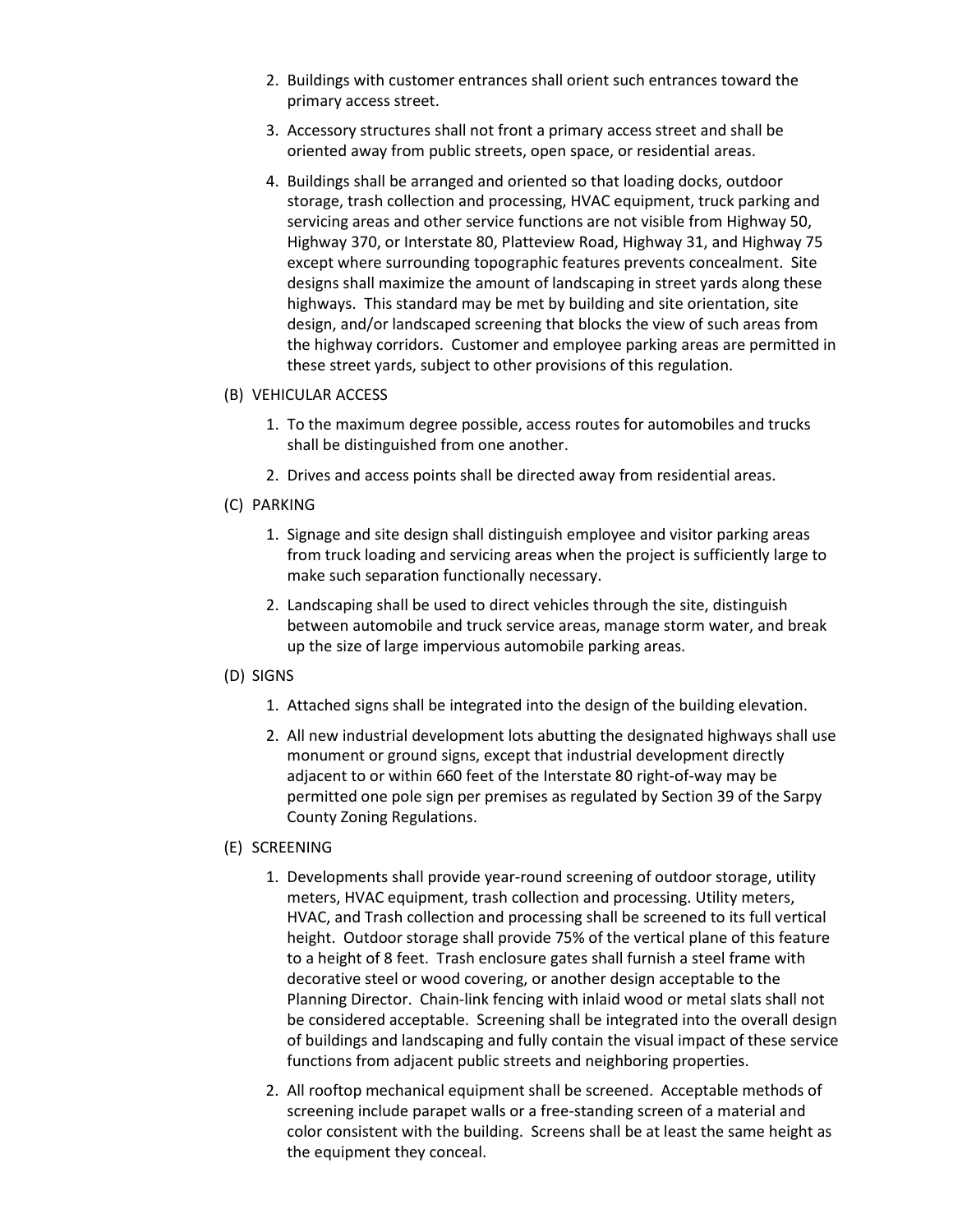- (F) LIGHTING
	- 1. All lighting used to illuminate off-street parking areas, signs or other structures shall be arranged so as to deflect light away from any adjoining residential property through fixture type and location.
	- 2. The maximum height of lighting standards shall be 45 feet, unless the County grants a specific exception as part of the application approval process.
	- 3. Exterior lighting of buildings shall be limited to low-level incandescent spotlights, floodlights, and similar illuminating devices hooded in such a manner that the direct beam of any light sources will not glare upon adjacent property or public streets. The County may approve exceptions to these requirements for sports and athletic field lighting, flagpole lighting, public street lighting, temporary lighting for seasonal/holiday or special events, and lighting used for public safety.

### 31.6.2 Architectural Guidelines

- (A) MASS AND SCALE
	- 1. For buildings with office areas that exceed 3,000 square feet, the mass of the office portion of a building shall be distinguished from the mass of the industrial operations portion of the building. Office and/or public entrances shall be distinguished by elements that provide both identification and scale to the development. Techniques include but are not limited to the use of canopies or porticos, overhangs, changes in horizontal plane, variations in façade height and design, arches, peaked or special roof forms, and changes in materials.

### (B) BUILDING MATERIALS

- 1. Permitted exterior building materials on primary exposure facades shall be high quality, durable materials that include, but are not limited to, brick; native or manufactured stone (Renaissance stone or similar masonry materials); integrally colored, burnished, split faced, rock faced, textured, or glazed concrete masonry units; pre-finished architectural metal panel systems; quality metals such as copper; high quality pre-stressed concrete systems; architecturally treated tilt-up concrete panels; and drainable (water managed) EIFS. Primary exposure facades shall include any façade that is oriented to Highway 370, Highway 50, or Interstate 80, Platteview Road, Highway 31, and Highway 75 and all building facades that intersect a façade oriented to these highway corridors for a distance of 200 feet back from such intersection; and any façade oriented to a public open space, or residential area.
- 2. Smooth-faced concrete block, tilt-up concrete, pre-engineered metal buildings, and standard single- and double-tee concrete systems shall be permitted only on facades that are not primary exposure facades as defined above.
- 3. These guidelines are not intended to inhibit creativity and innovation in building design. The County Board of Commissioners may permit the use of other materials if the applicant demonstrates that the use of such materials will result in a building that gives a sense of quality and permanence. Before permitting other materials, the County Board shall first receive the recommendation of the Architectural Review Committee, in the same manner as described in 31.5.2(3) herein.